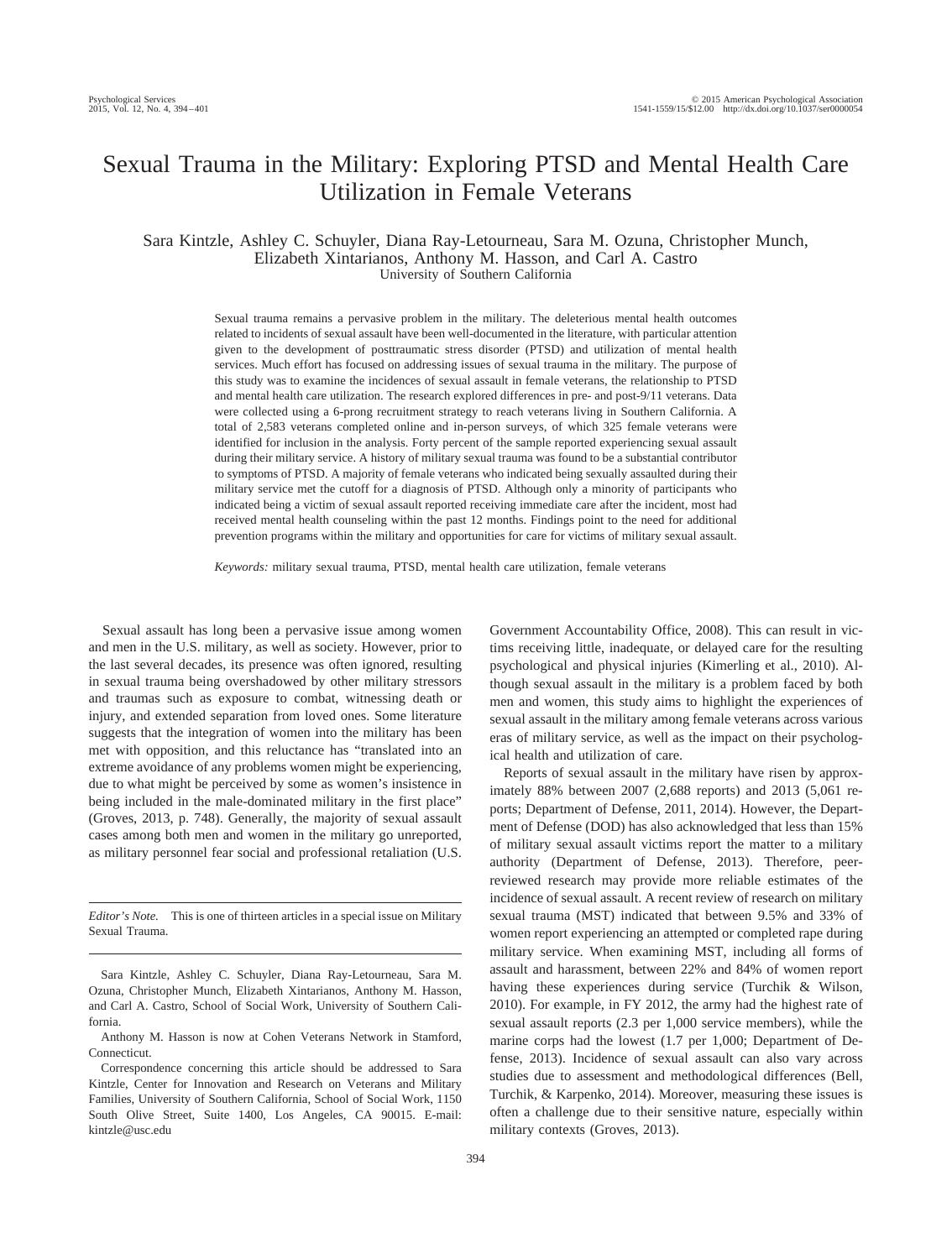As females are serving in the military in "unprecedented" numbers, and as increasing numbers of service members from Operations Iraqi Freedom and Enduring Freedom (OIF/OEF) are transitioning out of the military, the female veteran population is expected to grow rapidly, composing nearly 15% of the nation's total living veterans by 2035 (Conard, Young, Hogan, & Armstrong, 2014, p. 280). Therefore, it is increasingly important for veteran-serving providers and care systems to be able to identify and address gender-specific challenges to successful transitions, including those related to military sexual assault.

## **Sexual Trauma in the Military and PTSD**

The effects of being exposed to trauma are varied and can negatively impact both mental and physical health (Smith et al., 2011). This is particularly important when considering women in the military, who are often susceptible to multiple types of trauma. During OIF/OEF, more women were placed in roles on the front lines, putting them in direct exchange with combat violence (Kelly, Skelton, Patel, & Bradley, 2011). Women who enlist in the military also have higher rates of childhood sexual trauma than nonmilitary women (Himmelfarb, Yaeger, & Mintz, 2006). These various types of trauma, compounded by experiences of sexual assault, can place female veterans at an increased risk for posttraumatic stress disorder (PTSD) both during and after their military service (Surís, Lind, Kashner, & Borman, 2007).

Women who experience a sexual trauma in the military are  $4-9$ times more likely to suffer from PTSD compared with female veterans with no sexual-assault histories (Himmelfarb et al., 2006; Maguen et al., 2012; Turchik & Wilson, 2010). Research suggests that some of the contributing factors include military culture and the nature in which the trauma is addressed. For example, military culture teaches soldiers to suppress individual pain and emotions so that their attention can better be focused on high-stakes tasks (Bell & Reardon, 2011). Unit cohesion is also strongly enforced—a critical element in creating bonds that will allow a unit to effectively protect for and care for one another. However, when a sexual trauma in the military occurs, especially in cases where the perpetrator is in the same unit as the victim, unit cohesion disintegrates and trust is broken (Surís et al., 2007). This makes it difficult for the victim to find the needed support within their unit, leaving them feeling isolated and without the proper resources to deal with the emotional aftermath of trauma (Scott et al., 2014).

The effects of sexual trauma and resulting posttraumatic stress on women are wide-ranging, and can include physical effects (e.g., chronic pain, pelvic pain, menstrual problems, chronic fatigue, headaches, and gastrointestinal symptoms) and psychological effects (e.g., eating disorders, depression, dissociative disorder, personality disorder, substance abuse, panic disorder; Bell & Reardon, 2011; Surís et al., 2007). These effects can lead to higher rates of comorbidity, where a person is suffering from multiple mental health and/or physical health issues—research among veterans of OIF/OEF has found that those with MST are more likely than those without MST to have at least three comorbid mental health diagnoses (Maguen et al., 2012). Furthermore, psychological and emotional problems can affect one's ability to perform physically, to maintain full employment, and overall can reduce quality of life (Surís et al., 2007; Turchik & Wilson, 2010). Thus, it is crucial to acknowledge the psychological impact of sexual assault on women in the military, in an effort to link victims with timely and appropriate care and support.

## **Health Care Utilization**

A history of sexual assault is associated with increased use of both mental health services and other kinds of health services among both civilians (Golding, Stein, Siegel, Burnam, & Sorenson, 1988; Koss, Koss, & Woodruff, 1991; New & Berliner, 2000) and veterans (Kimerling, Street, Gima, & Smith, 2008; Sadler, Booth, Mengeling, & Doebbeling, 2004; Surís, Lind, Kashner, Borman, & Petty, 2004; Valdez et al., 2011; Zinzow, Grubaugh, Frueh, & Magruder, 2008). However, few studies have focused on access to and utilization of sexual assault-related treatment specific to military populations (Street, Kimerling, Bell, & Pavao, 2011; Turchik, Bucossi, & Kimerling, 2014), and those that do exist tend to report inconsistent results, often related to sampling strategies. For example, one study which examined utilization of Veterans Administration (VA) health care services among veterans of OIF/ OEF who reported an experience of MST found that three quarters reported at least one MST-related visit to the VA, with over half having at least one MST-related mental health care visit (Turchik, Pavao, Hyun, Mark, & Kimerling, 2012). However, the sample of veterans in this study was derived from veterans who both reported MST and were accessing care at the VA, and thus may not represent those MST victims who do not report and/or seek health care. Another study among a broader sample of female military personnel found that approximately one third of those who experienced sexual assault in the military sought care following the incident, with approximately 25% reporting mental health care and 16% reporting medical care. In general, women veterans who experience military sexual assault have reported less or delayed use of health care services and have a lower average annual cost of health care than those who experience civilian sexual assault, despite a higher likelihood of having PTSD (Surís et al., 2004; Washington, Bean-Mayberry, Riopelle, & Yano, 2011). However, since the Veteran's Health Administration made all MST-related care free in 1995 and mandated universal screening in 2000 (Turchik et al., 2012), we now have a better sense of utilization of MST-related care among veterans. MST programs are now available in 92% of VA health centers (Watkins et al., 2011), and nearly 590,000 health care outpatient visits were designated as MSTrelated in 2009 (Military Sexual Trauma Support Team, 2010).

Despite increased attention paid to treatment of sexual trauma experienced during military service, a number of barriers continue to impede service utilization. In general, female veterans' use of VA health care services has been linked to their perceived concerns about the quality and availability of gender-sensitive care within a primarily male-dominated environment (Washington, Kleimann, Michelini, Kleimann, & Canning, 2007)—this may be especially true for victims of MST, who have previously reported dissatisfaction with various facets of MST-related care within the VA (Kimerling et al., 2011). Anecdotal reports from victims indicate that they may be reluctant to seek treatment at VA health centers, due to factors such as their relationship with a military system they believe has failed them, and a perception that VA providers rely heavily on prescription medication for symptom reduction rather than fully examining the impact of the trauma in a more holistic fashion (Brown, 2013; Cruz & Anchan, 2013).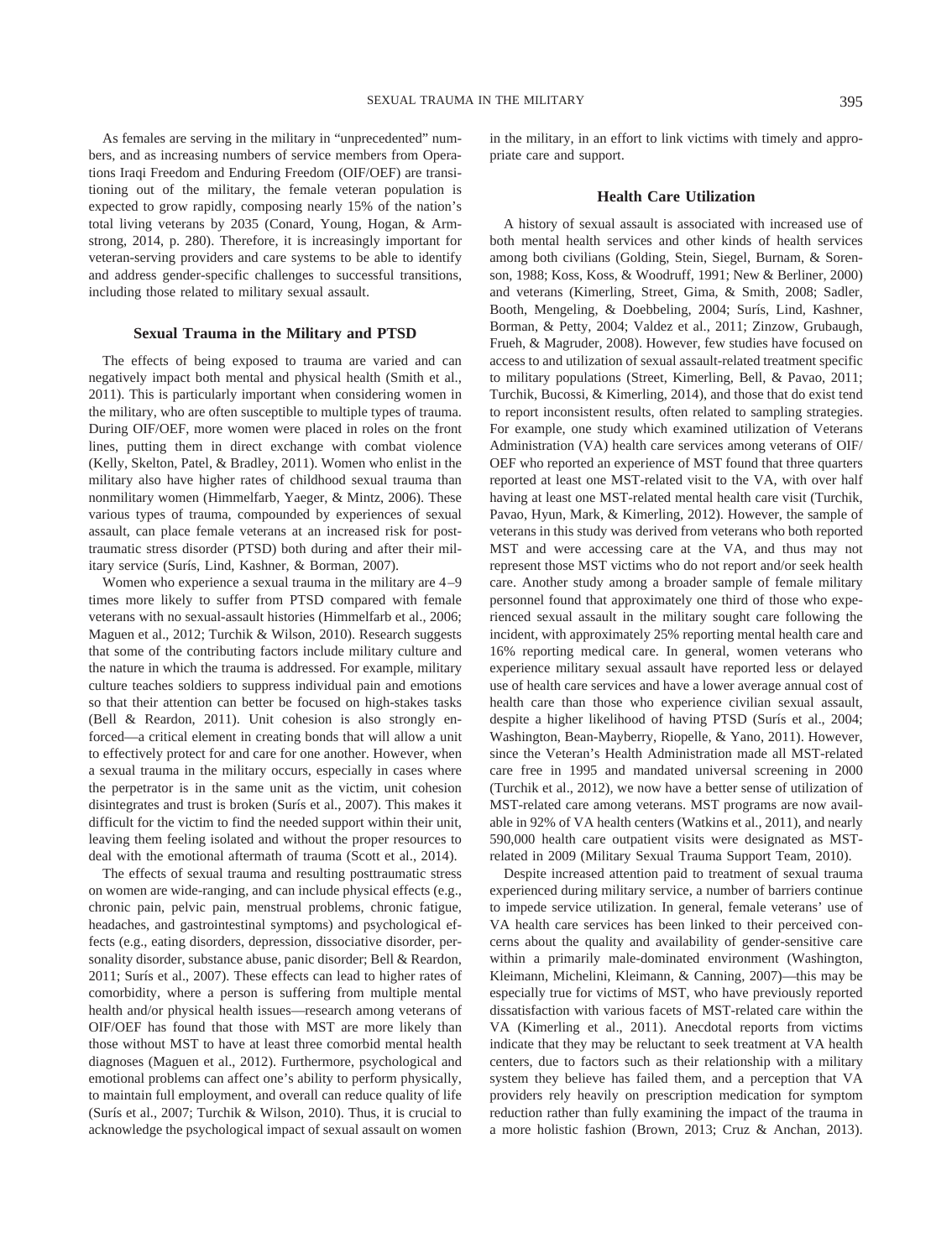Other barriers may include psychological avoidance, stigma, lack of knowledge, and gender-related concerns such as perceived lack of support from a male-dominated environment and discomfort with male service providers (Turchik et al., 2014). In addition, institutional factors—such as the lower disability claim approval rate given to PTSD claims related to MST compared with all other PTSD claims (32% and 53%, respectively; American Civil Liberties Union, 2013)—may further contribute to negative perceptions of the VA and thus impact care-seeking behavior among victims, despite the availability of free MST-related health care at VA health centers (U.S. Department of Veterans Affairs, 2013).

Much remains unknown about the long-term mental and physical health needs and service utilization of veterans who experienced sexual trauma in the military (Turchik et al., 2012). The current study assesses sexual assault in the military among a sample of female veterans from both pre-9/11 and post-9/11 service eras, as well as symptoms of PTSD and mental health care utilization associated with experiences of sexual trauma in the military.

#### **Method**

Sample data was obtained from a survey of 2,583 veterans living in Southern California, in both the Los Angeles and Orange counties. A six-pronged directed recruitment strategy was used to achieve maximum variability and representativeness for potential participants from a nonprobability sample. The first strategy enlisted a state agency that provided access to contact information of veterans who reported transitioning to the area after discharging from the military. Those veterans identified in each of the two counties were contacted by the state agency through e-mail, and were invited to participate in the study utilizing an online survey link.

The second strategy utilized the community call centers within each county to identify potential participants by assessing the information provided during the initial screening process. If the caller self-identified as a veteran, they were asked permission to be contacted for participation in studies involving veterans. If the caller agreed, they were added to a list that was provided to the researchers on a weekly basis. Upon receiving the list, researchers contacted participants by phone to enlist their participation in the survey. If the participant agreed to partake in the survey, they were provided the option of either receiving the survey through e-mail or of being mailed a hard copy with a stamped return envelope for their convenience.

The third sampling strategy utilized a national veteran organization that identified potential participants through county zip codes. Individuals identified as living within the target zip codes of the two counties were then e-mailed by the organization and invited to participate in the study using an online link to the survey.

The fourth sampling method involved collaboration with agencies that provide services to veterans. Collaborating agencies offered a multitude of services such as behavioral health, employment, legal, and housing services. The identified agencies used two methods of communication to enlist participants for the survey. The first method for the agencies was to send an e-mail to the veterans within their database inviting them to participate in the survey utilizing the online link. The second method used an on-ground survey approach where the host agency worked in collaboration with the researchers to hold data collection events on-site, to recruit participants to complete hard copy surveys. Research staff attended and conducted all data collection events.

Similar to the fourth sampling strategy, the fifth sampling approach targeted college veteran agencies and organizations, utilizing both e-mail and data collection events to enlist participants. The final sampling approach used TV and printed advertisements, public service announcements, and social media platforms to build a presence within the Los Angeles County community. Avenues such as Twitter, Facebook, Linked In, mass e-mail, and a dedicated website for the survey, endorsed the opportunity for involvement to potential participants. All participants received a \$15 gift card for completing the survey, which took approximately 60 –90 min per contributor. The Institutional Review Board at the University of Southern California approved all data collection methods and procedures.

## **Study Variables and Measures**

**Demographic variables.** Demographic variables on the survey to be reported here include age, race, gender, and level of educational attainment. Military background variables of service branch and service era were also included.

**PTSD checklist.** The PTSD Checklist (PCL; Weathers, Litz, Herman, Huska, & Keane, 1993) is a brief, self-report inventory for assessing the 17 symptoms of PTSD outlined in the fourth edition of the *Diagnostic and Statistical Manual of Mental Disorders* (*DSM–IV*; American Psychiatric Association, 2000). The measure asks participants how they have been impacted by exposure to stressful life experiences, rating each item on a 5-point Likert scale ranging from 1 (*not at all*) to 5 (*extremely*), based on how much they have been bothered by the problem in the last 30 days. Scores on the PCL range from 17 to 85. A score of 50 or above has been demonstrated as an indication of clinically significant PTSD (Hoge et al., 2004; Weathers et al., 1993). The measure has demonstrated strong internal consistency and test–retest reliability ( $\alpha = .96$ ;  $r = .96$ ; Weathers et al., 1993). The internal consistency in this study was excellent ( $\alpha = .97$ ).

**Sexual trauma in the military.** The two-item VA screen examines instances of sexual harassment and sexual assault (Kroenke, Spitzer, & Williams, 2002). The second item, which asks "During your military service, did someone ever use force or threat of force to have sexual contact with you against your will?," measures instances of sexual assault during military service. Respondents were provided three answer choices: no, yes, or unsure. Only those participants who answered yes were considered as endorsing the question.

**Utilization of mental health services.** Two questions were used to examine utilization of services. Immediately following the MST questions, participants were asked to indicate whether they received help following instances of sexual assault (yes/no). Participants were also asked to indicate whether they have received mental health counseling within the past 12 months (yes/no).

#### **Results**

Of the original sample, 327 veterans were identified as female for inclusion in the analysis. The sample population was divided into participants that served before and after 9/11 in order to more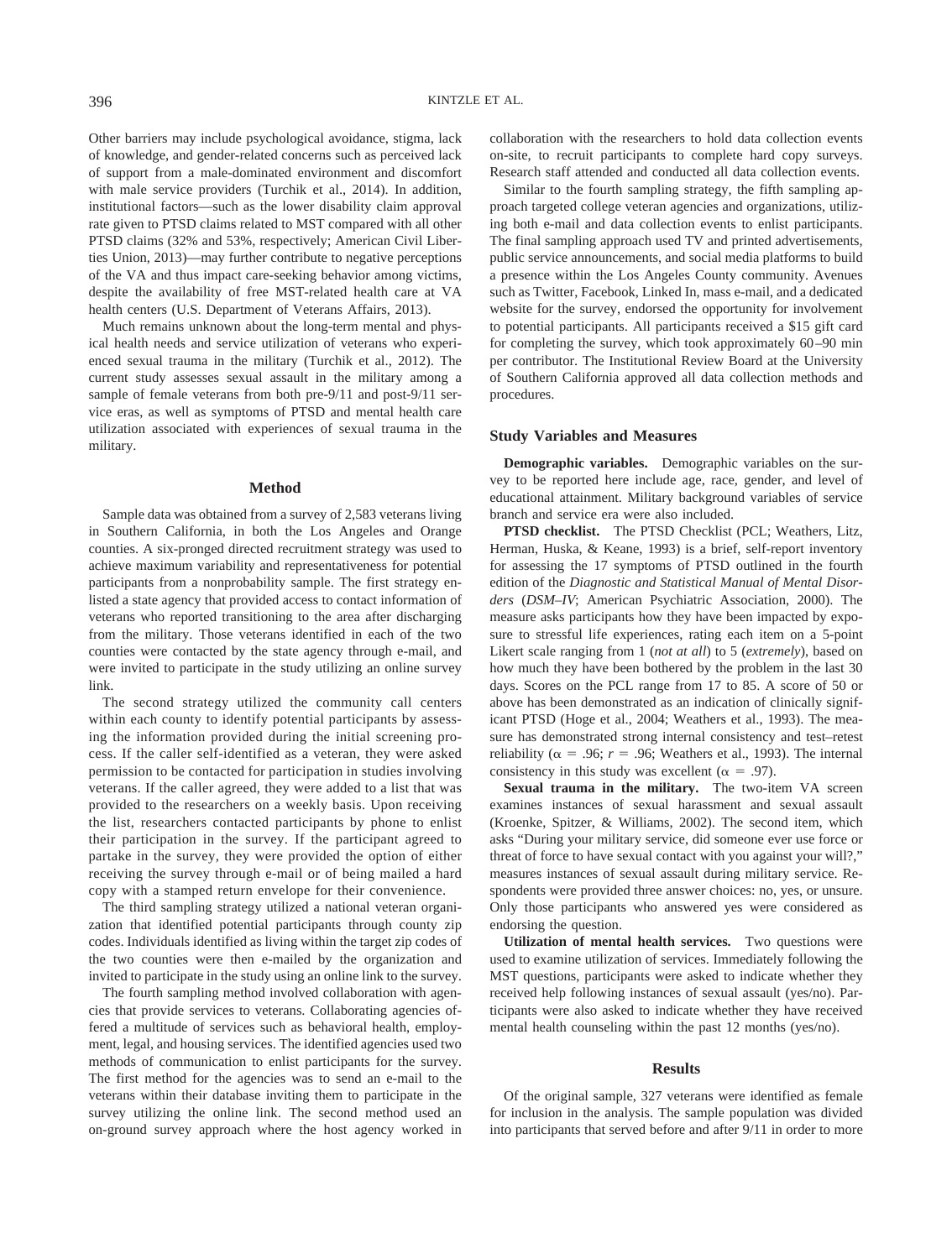closely examine the difference in period of service. Pre-9/11 veterans consisted of 46% of the sample with 55% serving post-9/11. The majority of pre-9/11 veterans identified as White (48%) or African American (30%), whereas the majority of post-9/11 identified as Hispanic or Latino (40%) or White (31%). About 44% of pre-9/11 veterans sampled were between the ages of 51 and 60, while 43% of the post-9/11 veterans were between the ages of 21 and 30. Approximately 40% of both pre- and post-9/11 veterans reported obtaining a bachelor's degree or higher. Over a quarter of pre-9/11 veterans (27%) indicated being married at the time of the survey while 40% of post-9/11 veterans reported being married. Over half of post-9/11 veterans (52%) had separated from the military within the last 6 years. Table 1 displays the sample characteristics.

## **Sexual Trauma in the Military and PTSD**

About 40% of the sample of female veterans reported experiencing sexual assault during their military service. Scores on the PCL, measuring PTSD, ranged from 17– 85 with a mean score of  $42$  (*SD* = 20.37). About 35% of the sample met the clinically significant cutoff score of 50 on the PCL, indicating a probable diagnosis of PTSD. Of the 35% with probable PTSD, 76% reported experiencing sexual assault during their military service.

Table 1

*Sample Characteristics*

|                              | $Pre-9/11$<br>N(%) | Post- $9/11$<br>N(%) |
|------------------------------|--------------------|----------------------|
| Race/Ethnicity               |                    |                      |
| Asian                        | $2(1.3\%)$         | $12(6.7\%)$          |
| Black/African American       | 45 (30.2%)         | 34 (19.0%)           |
| Hispanic/Latino              | 22 (14.8%)         | 72 (40.4%)           |
| White (not Hispanic)         | 71 (47.7%)         | 55 (30.8%)           |
| Other                        | $9(6.0\%)$         | $5(2.8\%)$           |
| Education                    |                    |                      |
| GED/High school diploma      | $9(6.3\%)$         | $7(4.1\%)$           |
| Some college                 | 74 (52.1%)         | 93 (54.7%)           |
| Bachelors degree or higher   | 54 (38.0%)         | 68 (40.0%)           |
| Other                        | $5(3.5\%)$         | $2(1.2\%)$           |
| Marital status               |                    |                      |
| Married                      | 38 (27.1%)         | 69 (40.6%)           |
| Separated, divorced, widowed | 59 (42.1%)         | 33 (19.4%)           |
| Single                       | 43 (30.7%)         | 68 (40.0%)           |
| Age (years)                  |                    |                      |
| $21 - 25$                    | $0(0\%)$           | 18 (10.6%)           |
| $26 - 30$                    | $0(0\%)$           | 55 (32.4%)           |
| $31 - 40$                    | 16(11.3%)          | 67 (39.4%)           |
| $41 - 50$                    | 34 (23.9%)         | $15(8.8\%)$          |
| $51 - 60$                    | 63 (44.4%)         | $14(8.2\%)$          |
| Over <sub>61</sub>           | 28 (19.7)          | $1(.6\%)$            |
| Branch of service            |                    |                      |
| Air Force                    | 22 (15.5%)         | 26 (15.3%)           |
| Army                         | 67 (47.2%)         | 72 (42.4%)           |
| Coast Guard                  | 1(.7%)             | $4(2.4\%)$           |
| Marines                      | $15(10.6\%)$       | 28 (16.5%)           |
| Navy                         | $37(26.1\%)$       | 40 (23.5%)           |
| Years since service          |                    |                      |
| $0-2$ years                  | $0(0\%)$           | 38 (22.4%)           |
| $3-5$ years                  | $0(0\%)$           | 51 (30.0%)           |
| 6–9 years                    | $0(0\%)$           | 50 (29.4%)           |
| $10+$ years                  | 142 (100%)         | 31 (18.2%)           |

**Pre-9/11 versus post-9/11 female veterans.** When examining sexual assault, almost half of pre-9/11 veterans (48%) and 30% of post-9/11 veterans reported sexual contact against their will during their military service. Of the pre-9/11 female veterans who reported sexual assault, 53% met the cutoff score on the PCL indicating a probable diagnosis of PTSD. Only 10% of pre-9/11 veterans who did not report experiencing sexual assault during military service met the diagnostic cutoff for PTSD. About 65% of post-9/11 female veterans who indicated being sexual assaulted during their military service met the cutoff score indicating a probable diagnosis of PTSD. About 24% of those female post-9/11 veterans who were not sexually assaulted during their military service met the diagnostic criteria for PTSD.

## **Service Utilization**

The majority of both pre- and post-9/11 female veterans reported not seeking help after being sexually assaulted during military service. Only 10% of pre-9/11 and 18% of post-9/11 veterans indicated receiving help after their sexual assault. However, more pre-9/11 and post-9/11 female veterans who were sexually assaulted during their military service reported receiving mental health counseling within the past year, 81% and 76%, respectfully. For those pre- and post-9/11 veterans who did not report experiencing sexual assault during their military service, 27% and 32%, respectively, reported receiving mental health counseling within the past year. Table 2 represents the sample reports of sexual assault and harassment in the military, PTSD, and service utilization.

## **Discussion**

This study adds to the growing body of literature describing the pervasive nature of sexual assault in the U.S. military. To our knowledge, this is the first study examining differences related to military sexual assault and mental health care, between pre- and post-9/11 female veterans. The incidence of sexual assault reported in this study is generally consistent with what has been previously reported among female veteran samples—with approximately 20% to 43% reporting experiencing sexual assault while in the military (Surís & Lind, 2008). Although this is higher than what is found in the military's anonymous Workplace Gender Relations Survey of Active Duty members (Defense Manpower Data Center, 2013) where reported rates of sexual assault in the military have remained between 4% and 7% since 2004, data collected from veteran samples often describes higher incidence than those found in active duty samples.

The prevalence of sexual assault during military service in pre-9/11 female veterans was particularly high with almost half reporting being the victim of sexual assault during their military service. Although this is consistent with similar studies (Fontana & Rosenheck, 1998; Sadler, Booth, Cook, Torner, & Doebbeling, 2001), incidences reported in our study were higher than most of what has been reported in previous research on female veterans serving before 9/11; several studies have reported a prevalence of sexual assault in the military of approximately 23%–33% (Butterfield, McIntyre, Stechuchak, Nanda, & Bastian, 1998; Coyle, Wolan, & Van Horn, 1996; Frayne et al., 1999; Hankin et al., 1999; Sadler et al., 2004; Sadler, Booth, Nielson, & Doebbeling,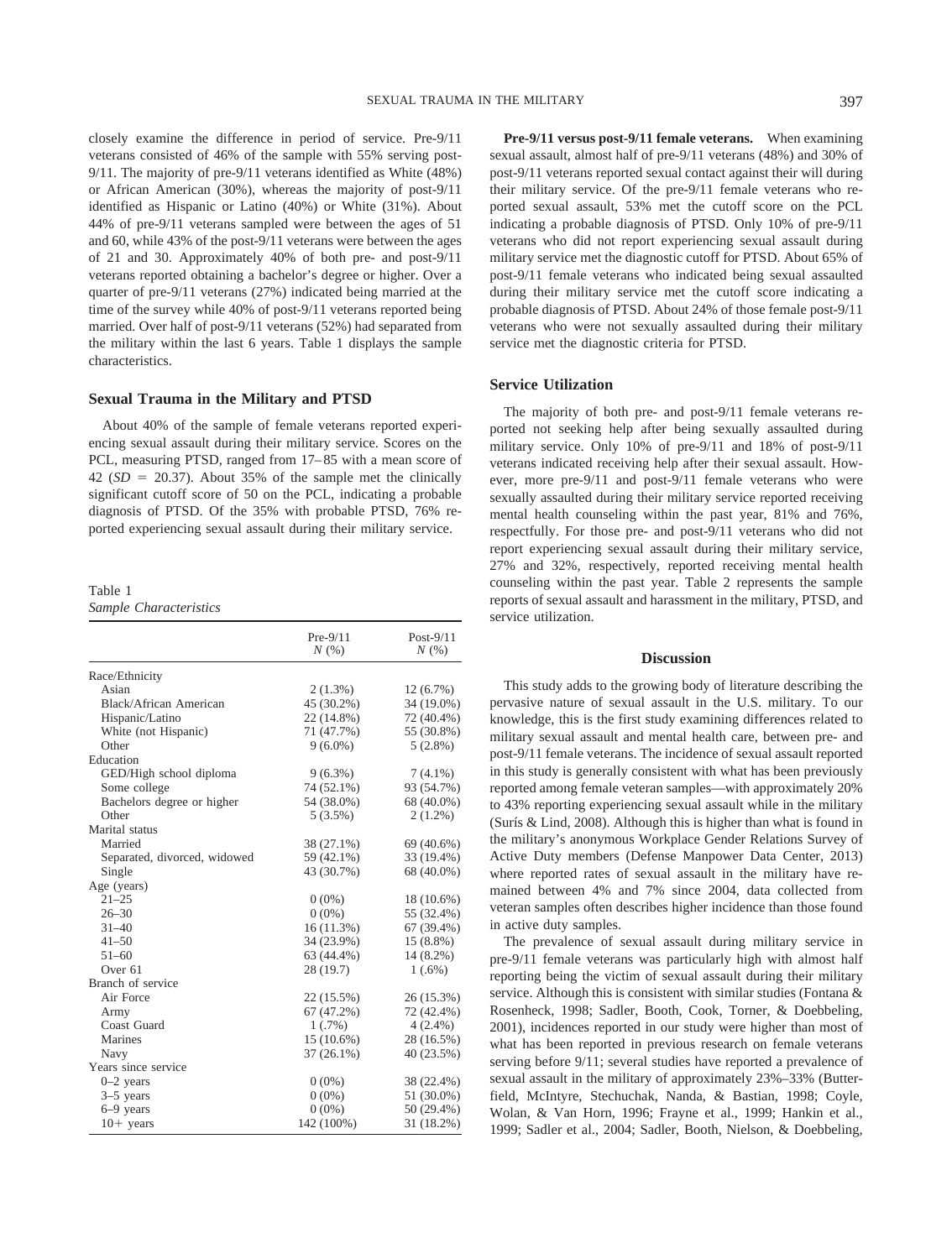| ٠<br>۰, | ×            |        |  |
|---------|--------------|--------|--|
| I<br>v  | ۰.<br>٧<br>v | I<br>٠ |  |

|                       |     | Experienced<br>MSA | Probable<br><b>PTSD</b> | Received<br>immediate treatment | Received MH care<br>within the past year |
|-----------------------|-----|--------------------|-------------------------|---------------------------------|------------------------------------------|
| Pre-9/11 $(n = 149)$  | Yes | 48%                | 53%                     | 10%                             | 81%                                      |
|                       | No  | 52%                | 10%                     | N/A                             | 27%                                      |
| Post-9/11 $(n = 178)$ | Yes | 30%                | 65%                     | 18%                             | 76%                                      |
|                       | No  | 70%                | 24%                     | N/A                             | 32%                                      |

*Military Sexual Assault, PTSD, and Service Utilization in Female Veterans*

*Note.* MSA = military sexual assault; PTSD = posttraumatic stress disorder; MH = mental health.

2000; Skinner et al., 2000; Surís et al., 2004). Among our sample of post-9/11 veterans, incidents of sexual assault were consistent with those found in research focused on females who served post-9/11 (Katz, Bloor, Cojucar, & Draper, 2007). Variation in reported sexual assaults in the military often reflects inconsistencies across studies in research methodology, sample selection, and measurement of sexual assault (Turchik & Wilson, 2010). This highlights the need for a more comprehensive and consistent method of assessing and understanding sexual assaults that occur during military service.

Table 2

Among women in our study, sexual assault during military service may have likely contributed to a majority of clinically significant PTSD symptoms. About one third of women in our study reported clinically significant PTSD symptoms. This is similar to what has been found in previous research. Dobie et al. (2004) reported a 36% prevalence of PTSD in a sample of female veterans as measured by the PCL. Benda and House (2003) found 40% of female veterans in their sample scored in the PTSD range on the Clinician-Administered PTSD Scale. Many of the women in our study who had experienced sexual assault in the military indicated a probable diagnosis of PTSD, including over half of pre-9/11 veterans and two thirds of post-9/11 veterans. The high likelihood of PTSD associated with sexual assault during military service is also consistent with what has been found in previous research demonstrating a significantly increased risk of developing PTSD for those with a history of MST (Maguen et al., 2012; Surís et al., 2007). The complete picture of sexual assault in the military and its relationship to PTSD represented in this sample may demonstrate the potentially enduring and long-term impact of MST on well-being.

Encouraging, was the finding that reported sexual assaults during military service among post-9/11 female veterans were lower than those among pre-9/11 female veterans. Several important factors may influence this difference. For one, the establishment of the Sexual Assault Prevention and Response (SAPR) program in 2004 and the availability of services for the last decade may have contributed to fewer incidents of sexual assault. The existence of this program represents an increased institutional focus on the problem of sexual trauma in the military and its impact on the military environment, and attitudes of service members may have contributed to the lower incidence among post-9/11 veterans in our sample. In addition, increased visibility and awareness of MST in the media may have had a similar impact on the military environment. Finally, the integration of women into more military combat roles may also have an effect on sexual assault in the military. The conflicts in Iraq and Afghanistan represented the first opportunity for women to deploy regularly and engage in combat with men. Although not all positions are currently open to women, their increased presence in the military may result in perceptions of a more gender-balanced environment, and positively impact attitudes toward female comrades and women in general. Thus, as men become more accustomed to working with female service members and within a more gender-balanced environment, they may be less likely to commit sexual assault or harassment.

Despite the efforts to address sexual trauma in the military, of the women from both pre- and post-9/11 eras who experienced sexual assault during military service, very few reported seeking help after the incident. Although almost twice as common among post-9/11 veterans than pre-9/11 veterans, the reported use of acute sexual trauma-related services remained below 20%. Women with a history of sexual abuse tend to be high utilizers of health care (Campbell, Greeson, Bybee, & Raja, 2008; Hulme, 2000), but women in the military face various barriers to disclosure of the incident and seeking related care. While serving on active duty, immediate help for sexual trauma-related problems may require filing a restricted or unrestricted report, therefore linking receiving help to reporting. Dissatisfaction with aspects of SAPR services may also impact utilization of care services (Defense Manpower Data Center, 2013). Regardless of the specific barrier, it is apparent much work is needed in providing access to immediate care for victims of sexual assault who are serving in the military.

Higher reports of recent mental health care utilization among women in our study may also represent the extended psychological burden of sexual assault during military service among victims. In our study, the majority of both pre- and post-9/11 female veterans with a history of military sexual assault reported seeking mental health services at the VA within the previous year. Barriers to care within both the military and VA health care systems may prolong the time an individual takes to seek treatment for MST-related health problems. Recent research has also indicated that perceived barriers to help-seeking following military sexual assault, particularly those related to logistical factors (e.g., difficulty getting time off work) and stigma (e.g., being perceived as weak), may contribute to the risk of experiencing depressive or PTSD symptoms (Holland, Rabelo, & Cortina, 2015). In addition, it may take years for one to recognize an incident as sexual trauma, and in some cases, a fragmented memory of the event may delay acknowledgment even more (Himmelfarb et al., 2006). The high utilization of VA mental health services in the last year among female veterans in our sample, especially those from the pre-9/11 era, could represent the long-term psychological impact of military sexual assault and continued need for comprehensive mental health services among victims.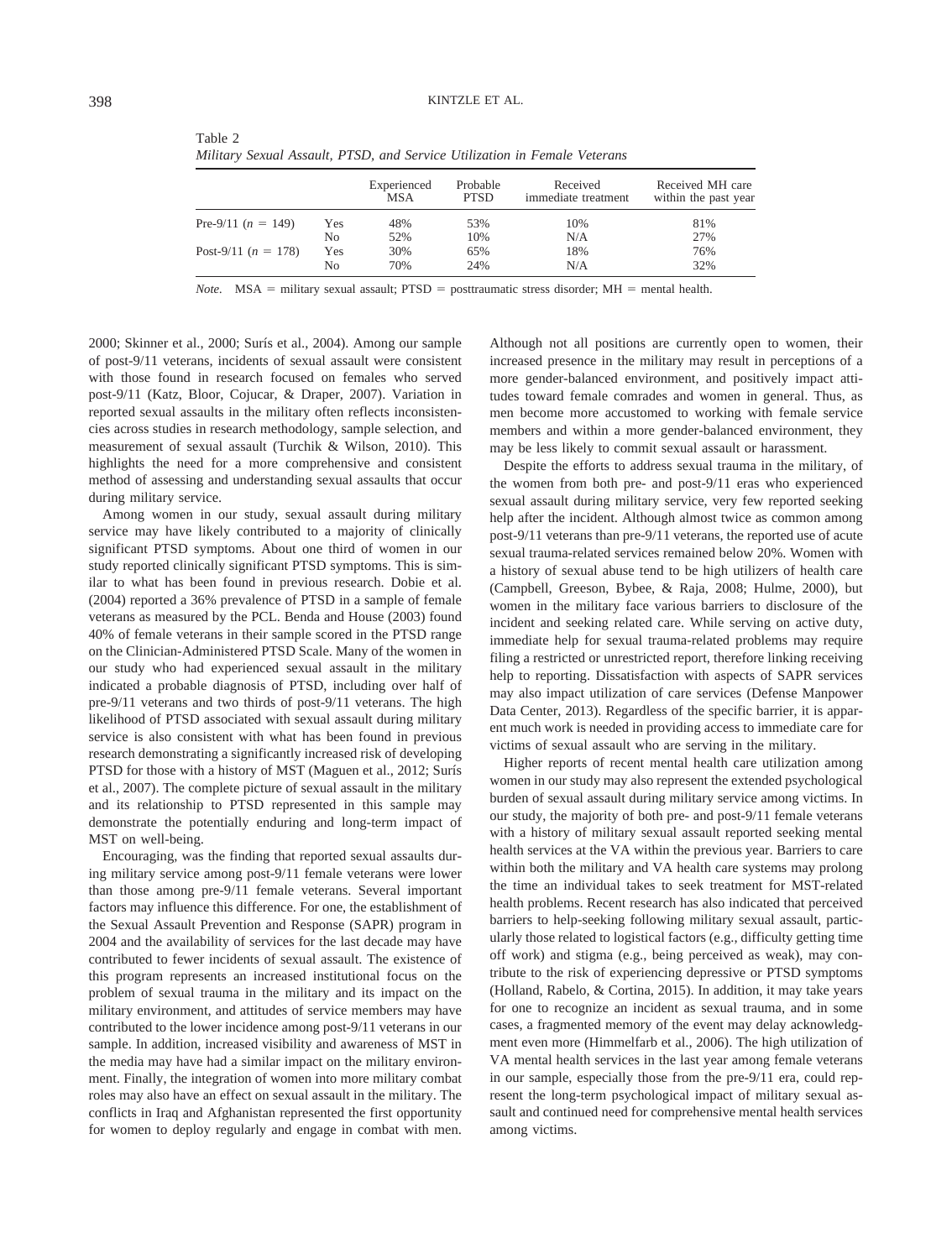Although the demographics of the sample were generally representative of the make-up of female veterans, the geographic location from which the sample was obtained, as well as the cross-sectional design of the study, may limit the generalizability of these findings. Additionally, due to the descriptive nature of the statistics provided, a causal relationship between sexual trauma in the military and PTSD cannot be determined.

Findings of this study demonstrate that there still is much to be done in addressing sexual assault in the military. Although fewer post-9/11 female veterans indicated experiencing sexual assault during their military service, still a significant portion of the sample reported experiencing MST. Based on the information obtained from this study, continued programs should work to target the prevention of sexual assault in the military and take into account the multifaceted causes and contributors. Programs should also be continuously evaluated for effectiveness and improved based on those findings.

This study also provides significant contribution in considering the needs of female veterans who have experienced sexual assault. Efforts should be made in increasing accessibility and acceptability of immediate care for victims of sexual trauma in the military. The ability to and likelihood of seeking mental health care while in the military are dependent on a range of individual and environmental characteristics, but previously noted barriers have largely related to stigma surrounding mental health, concerns about the impact on one's military career, and tenets of military culture which encourage "toughness" and stoicism (Eckart & Dufrene, 2015; Greene-Shortridge, Britt, & Castro, 2007; Holland et al., 2015; Mengeling, Booth, Torner, & Sadler, 2015). For military victims of sexual trauma, these barriers may be compounded by the need to report the trauma in order to receive treatment, as well as concerns about confidentiality and retaliation (Burns, Grindlay, Holt, Manski, & Grossman, 2014). Future research is needed to investigate alternative pathways to receiving care for victims of sexual trauma in the military, as well as strategies for reducing stigma and discrimination associated with mental health and sexual trauma in the military.

Results from this sample demonstrate the enduring impact sexual trauma can have on mental health. Future research should explore how targeted intervention directly after the trauma may assist in reducing the long-term effects of MST over the lifetime. Such interventions should be implemented in a manner that is nonjudgmental and supportive, and address concerns about privacy and confidentiality, while providing appropriate and gendersensitive care to victims (Turchik et al., 2013, 2014). It is critically important that treatment providers have a clear understanding of military culture and its influence on the impact of sexual trauma among military victims, as well as strategies for mitigating stigma and career concerns associated with seeking mental health care. By doing so, treatment providers have the opportunity to provide a level of positive social support to the victim, which can have a protective effect against the development of mental health problems among those who experience sexual trauma (Ullman, 1999). By encouraging the utilization of mental health services following sexual trauma, such interventions can help to normalize mental health care treatment among military personnel, and thus buffer against long-term deleterious consequences of sexual trauma that may develop if left unaddressed. Additionally, future research and programming should explore the use of technology to encourage

utilization of mental health care services among military personnel and veterans, as Internet-based technologies may provide an effective tool for reaching and treating those with a history of sexual trauma (Nichols, 2015).

#### **References**

- American Civil Liberties Union. (2013). *Battle for benefits: VA discrimination against survivors of military sexual trauma*. New Haven, CT: Author.
- American Psychiatric Association. (2000). *Diagnostic and statistical manual of mental disorders* (4th ed.). Washington, DC: Author.
- Bell, M. E., & Reardon, A. (2011). Experiences of sexual harassment and sexual assault in the military among OEF/OIF veterans: Implications for health care providers. *Social Work in Health Care, 50,* 34 –50. [http://dx](http://dx.doi.org/10.1080/00981389.2010.513917) [.doi.org/10.1080/00981389.2010.513917](http://dx.doi.org/10.1080/00981389.2010.513917)
- Bell, M. E., Turchik, J. A., & Karpenko, J. A. (2014). Impact of gender on reactions to military sexual assault and harassment. *Health & Social Work, 39,* 25–33.<http://dx.doi.org/10.1093/hsw/hlu004>
- Benda, B., & House, H. (2003). Does PTSD differ according to gender among military veterans? *Journal of Family Social Work, 7,* 15–34. [http://dx.doi.org/10.1300/J039v07n01\\_02](http://dx.doi.org/10.1300/J039v07n01_02)
- Brown, P. L. (2013). Trauma sets female veterans adrift back home. *The New York Times*. Retrieved from [http://www.nytimes.com/2013/02/28/us/](http://www.nytimes.com/2013/02/28/us/female-veterans-face-limbo-in-lives-on-the-street.html?pagewanted=all) [female-veterans-face-limbo-in-lives-on-the-street.html?pagewanted](http://www.nytimes.com/2013/02/28/us/female-veterans-face-limbo-in-lives-on-the-street.html?pagewanted=all)=all
- Burns, B., Grindlay, K., Holt, K., Manski, R., & Grossman, D. (2014). Military sexual trauma among US servicewomen during deployment: A qualitative study. *American Journal of Public Health, 104,* 345–349. <http://dx.doi.org/10.2105/AJPH.2013.301576>
- Butterfield, M., McIntyre, L., Stechuchak, K., Nanda, K., & Bastian, L. (1998). Mental disorder symptoms in veteran women: Impact of physical and sexual assault. *Journal of the American Medical Women's Association, 53,* 198 –200.
- Campbell, R., Greeson, M. R., Bybee, D., & Raja, S. (2008). The cooccurrence of childhood sexual abuse, adult sexual assault, intimate partner violence, and sexual harassment: A mediational model of posttraumatic stress disorder and physical health outcomes. *Journal of Consulting and Clinical Psychology, 76,* 194 –207. [http://dx.doi.org/10](http://dx.doi.org/10.1037/0022-006X.76.2.194) [.1037/0022-006X.76.2.194](http://dx.doi.org/10.1037/0022-006X.76.2.194)
- Conard, P. L., Young, C., Hogan, L., & Armstrong, M. L. (2014). Encountering women veterans with military sexual trauma. *Perspectives in Psychiatric Care, 50,* 280 –286.<http://dx.doi.org/10.1111/ppc.12055>
- Coyle, B. S., Wolan, D. L., & Van Horn, A. S. (1996). The prevalence of physical and sexual abuse in women veterans seeking care at a Veterans Affairs Medical Center. *Military Medicine, 161,* 588 –593.
- Cruz, C., & Anchan, A. (2013). After sexual trauma, soldiers search for better care, peace. *Kaiser Health News*. Retrieved from [http://khn.org/](http://khn.org/news/news21-military-sexual-trauma-inadequate-treatment/) [news/news21-military-sexual-trauma-inadequate-treatment/](http://khn.org/news/news21-military-sexual-trauma-inadequate-treatment/)
- Defense Manpower Data Center. (2013). *2012 Workplace and gender relations survey of active duty members*. Washington, DC: Author. Retrieved from<http://www.sapr.mil/index.php/research>
- Department of Defense. (2011). *Department of Defense annual report on sexual assault in the military, fiscal year 2010*. Washington, DC: U.S. Government Printing Office.
- Department of Defense. (2013). *Department of Defense annual report on sexual assault in the military, fiscal year 2012*. Washington, DC: U.S. Government Printing Office.
- Department of Defense. (2014). *Department of Defense annual report of sexual assault in the military, fiscal year 2013*. Washington, DC: U.S. Government Printing Office.
- Dobie, D. J., Kivlahan, D. R., Maynard, C., Bush, K. R., Davis, T. M., & Bradley, K. A. (2004). Posttraumatic stress disorder in female veterans: Association with self-reported health problems and functional impair-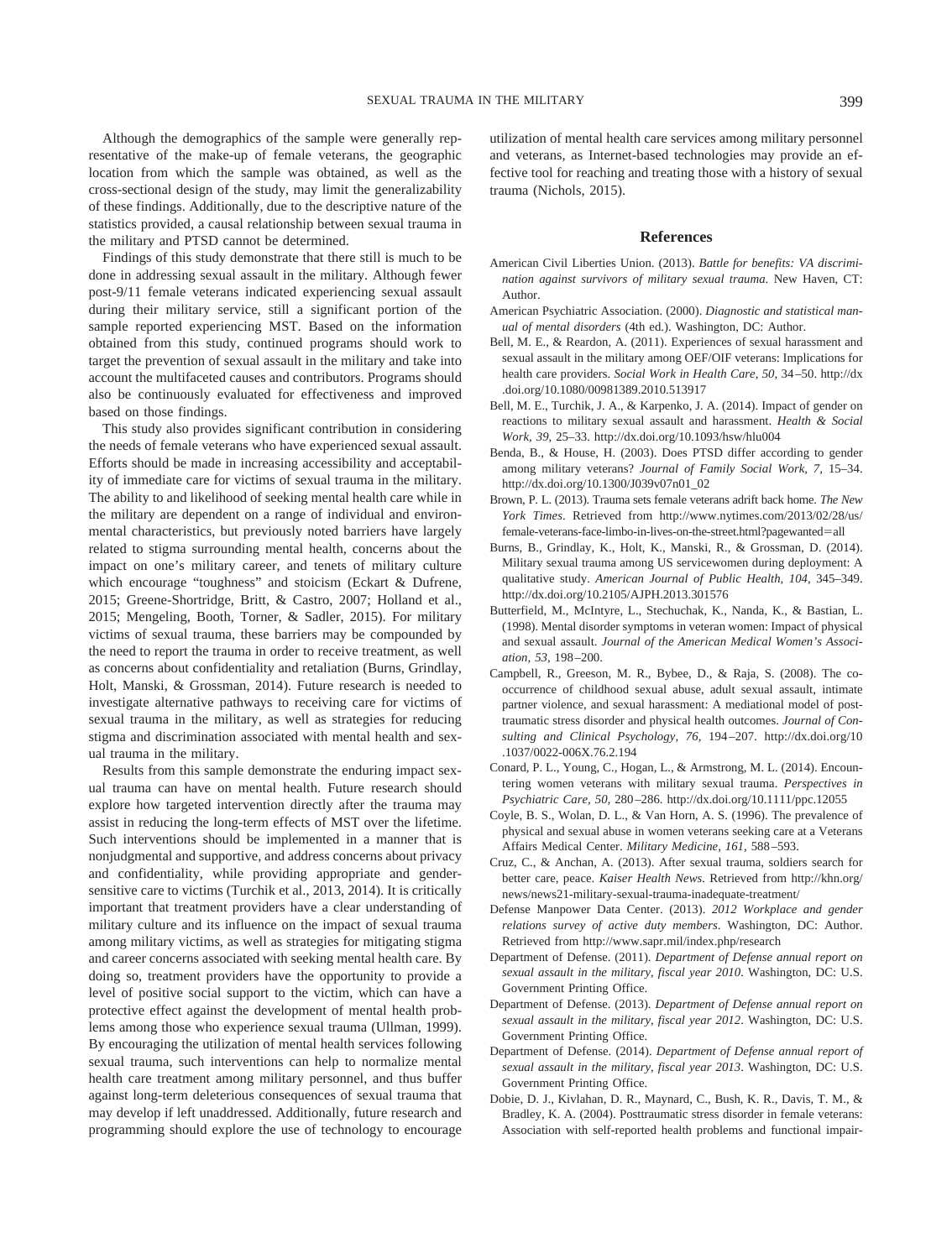ment. *Archives of Internal Medicine, 164,* 394 – 400. [http://dx.doi.org/](http://dx.doi.org/10.1001/archinte.164.4.394) [10.1001/archinte.164.4.394](http://dx.doi.org/10.1001/archinte.164.4.394)

- Eckart, E., & Dufrene, R. L. (2015). Barriers to mental health treatment in the military. *Journal of Military and Government Counseling, 3,* 40 –55.
- Fontana, A., & Rosenheck, R. (1998). Duty-related and sexual stress in the etiology of PTSD among women veterans who seek treatment. *Psychiatric Services, 49,* 658 – 662.<http://dx.doi.org/10.1176/ps.49.5.658>
- Frayne, S. M., Skinner, K. M., Sullivan, L. M., Tripp, T. J., Hankin, C. S., Kressin, N. R., & Miller, D. R. (1999). Medical profile of women Veterans Administration outpatients who report a history of sexual assault occurring while in the military. *Journal of Women's Health & Gender-Based Medicine, 8,* 835– 845. [http://dx.doi.org/10.1089/](http://dx.doi.org/10.1089/152460999319156) [152460999319156](http://dx.doi.org/10.1089/152460999319156)
- Golding, J. M., Stein, J. A., Siegel, J. M., Burnam, M. A., & Sorenson, S. B. (1988). Sexual assault history and use of health and mental health services. American Journal of Community Psychology, 16, 625-644. <http://dx.doi.org/10.1007/BF00930018>
- Greene-Shortridge, T. M., Britt, T. W., & Castro, C. A. (2007). The stigma of mental health problems in the military. *Military Medicine, 172,* 157–161.<http://dx.doi.org/10.7205/MILMED.172.2.157>
- Groves, C. (2013). Military sexual assault: An ongoing and prevalent problem. *Journal of Human Behavior in the Social Environment, 23,* 747–752.<http://dx.doi.org/10.1080/10911359.2013.795064>
- Hankin, C. S., Skinner, K. M., Sullivan, L. M., Miller, D. R., Frayne, S., & Tripp, T. J. (1999). Prevalence of depressive and alcohol abuse symptoms among women VA outpatients who report experiencing sexual assault while in the military. *Journal of Traumatic Stress, 12,* 601– 612.<http://dx.doi.org/10.1023/A:1024760900213>
- Himmelfarb, N., Yaeger, D., & Mintz, J. (2006). Posttraumatic stress disorder in female veterans with military and civilian sexual trauma. *Journal of Traumatic Stress, 19,* 837– 846. [http://dx.doi.org/10.1002/jts](http://dx.doi.org/10.1002/jts.20163) [.20163](http://dx.doi.org/10.1002/jts.20163)
- Hoge, C. W., Castro, C. A., Messer, S. C., McGurk, D., Cotting, D. I., & Koffman, R. L. (2004). Combat duty in Iraq and Afghanistan, mental health problems, and barriers to care. *The New England Journal of Medicine, 351,* 13–22.<http://dx.doi.org/10.1056/NEJMoa040603>
- Holland, K. J., Rabelo, V. C., & Cortina, L. M. (2015). Collateral damage: Military sexual trauma and help-seeking barriers. *Psychology of Violence*. Advance online publication.<http://dx.doi.org/10.1037/a0039467>
- Hulme, P. A. (2000). Symptomatology and health care utilization of women primary care patients who experienced childhood sexual abuse. *Child Abuse & Neglect, 24,* 1471–1484. [http://dx.doi.org/10.1016/](http://dx.doi.org/10.1016/S0145-2134%2800%2900200-3) [S0145-2134\(00\)00200-3](http://dx.doi.org/10.1016/S0145-2134%2800%2900200-3)
- Katz, L. S., Bloor, L. E., Cojucar, G., & Draper, T. (2007). Women who served in Iraq seeking mental health services: Relationships between military sexual trauma, symptoms, and readjustment. *Psychological Services, 4,* 239 –249.<http://dx.doi.org/10.1037/1541-1559.4.4.239>
- Kelly, U. A., Skelton, K., Patel, M., & Bradley, B. (2011). More than military sexual trauma: Interpersonal violence, PTSD, and mental health in women veterans. *Research in Nursing & Health, 34,* 457– 467. [http://](http://dx.doi.org/10.1002/nur.20453) [dx.doi.org/10.1002/nur.20453](http://dx.doi.org/10.1002/nur.20453)
- Kimerling, R., Pavao, J., Valdez, C., Mark, H., Hyun, J. K., & Saweikis, M. (2011). Military sexual trauma and patient perceptions of Veteran Health Administration health care quality. *Women's Health Issues, 21,* S145– S151.<http://dx.doi.org/10.1016/j.whi.2011.04.007>
- Kimerling, R., Street, A. E., Gima, K., & Smith, M. W. (2008). Evaluation of universal screening for military-related sexual trauma. *Psychiatric Services, 59,* 635– 640.<http://dx.doi.org/10.1176/ps.2008.59.6.635>
- Kimerling, R., Street, A. E., Pavao, J., Smith, M. W., Cronkite, R. C., Holmes, T. H., & Frayne, S. M. (2010). Military-related sexual trauma among Veterans Health Administration patients returning from Afghanistan and Iraq. *American Journal of Public Health, 100,* 1409 –1412. <http://dx.doi.org/10.2105/AJPH.2009.171793>
- Koss, M. P., Koss, P. G., & Woodruff, W. J. (1991). Deleterious effects of criminal victimization on women's health and medical utilization. *Archives of Internal Medicine, 151,* 342–347. [http://dx.doi.org/10.1001/](http://dx.doi.org/10.1001/archinte.1991.00400020092019) [archinte.1991.00400020092019](http://dx.doi.org/10.1001/archinte.1991.00400020092019)
- Kroenke, K., Spitzer, R. L., & Williams, J. B. (2002). The PHQ-15: Validity of a new measure for evaluating the severity of somatic symptoms. *Psychosomatic Medicine, 64,* 258 –266.
- Maguen, S., Cohen, B., Ren, L., Bosch, J., Kimerling, R., & Seal, K. (2012). Gender differences in military sexual trauma and mental health diagnoses among Iraq and Afghanistan veterans with posttraumatic stress disorder. *Women's Health Issues, 22,* e61– e66. [http://dx.doi.org/](http://dx.doi.org/10.1016/j.whi.2011.07.010) [10.1016/j.whi.2011.07.010](http://dx.doi.org/10.1016/j.whi.2011.07.010)
- Mengeling, M. A., Booth, B. M., Torner, J. C., & Sadler, A. G. (2015). Post-sexual assault health care utilization among OEF/OIF servicewomen. *Medical Care, 53,* S136 –S142. [http://dx.doi.org/10.1097/MLR](http://dx.doi.org/10.1097/MLR.0000000000000267) [.0000000000000267](http://dx.doi.org/10.1097/MLR.0000000000000267)
- Military Sexual Trauma Support Team. (2010). *Military sexual trauma (MST) screening report, fiscal year 2009*. Washington, DC: Department of Veterans Affairs, Office of Mental Health Services.
- New, M., & Berliner, L. (2000). Mental health service utilization by victims of crime. *Journal of Traumatic Stress, 13,* 693–707. [http://dx](http://dx.doi.org/10.1023/A:1007818402277) [.doi.org/10.1023/A:1007818402277](http://dx.doi.org/10.1023/A:1007818402277)
- Nichols, J. L. (2015). Reaching those who are difficult to reach: Exploring online interventions for survivors of military sexual trauma. *Journal of Military and Government Counseling, 3,* 2–24.
- Sadler, A. G., Booth, B. M., Cook, B. L., Torner, J. C., & Doebbeling, B. N. (2001). The military environment: Risk factors for women's non-fatal assaults. *Journal of Occupational and Environmental Medicine, 43,* 325–334. [http://dx.doi.org/10.1097/00043764-200104000-](http://dx.doi.org/10.1097/00043764-200104000-00007) [00007](http://dx.doi.org/10.1097/00043764-200104000-00007)
- Sadler, A. G., Booth, B. M., Mengeling, M. A., & Doebbeling, B. N. (2004). Life span and repeated violence against women during military service: Effects on health status and outpatient utilization. *Journal of Women's Health, 13,* 799 – 811.
- Sadler, A. G., Booth, B. M., Nielson, D., & Doebbeling, B. N. (2000). Health-related consequences of physical and sexual violence: Women in the military. *Obstetrics and Gynecology, 96,* 473– 480. [http://dx.doi.org/](http://dx.doi.org/10.1016/S0029-7844%2800%2900919-4) [10.1016/S0029-7844\(00\)00919-4](http://dx.doi.org/10.1016/S0029-7844%2800%2900919-4)
- Scott, J. C., Pietrzak, R. H., Southwick, S. M., Jordan, J., Silliker, N., Brandt, C. A., & Haskell, S. G. (2014). Military sexual trauma interacts with combat exposure to increase risk for posttraumatic stress symptomatology in female Iraq and Afghanistan veterans. *Journal of Clinical Psychiatry, 75,* 637– 643.<http://dx.doi.org/10.4088/JCP.13m08808>
- Skinner, K., Kressin, N., Frayne, S., Tripp, T., Hankin, C., Miller, D., & Sullivan, L. M. (2000). The prevalence of military sexual assault among female Veterans' Administration outpatients. *Journal of Interpersonal Violence, 15,* 291–310.<http://dx.doi.org/10.1177/088626000015003005>
- Smith, B. N., Shipherd, J. C., Schuster, J. L., Vogt, D. S., King, L. A., & King, D. W. (2011). Posttraumatic stress symptomatology as a mediator of the association between military sexual trauma and post-deployment physical health in women. *Journal of Trauma & Dissociation, 12,* 275–289.<http://dx.doi.org/10.1080/15299732.2011.551508>
- Street, A. E., Kimerling, R., Bell, M. E., & Pavao, J. (2011). Sexual harassment and sexual assault during military service. In J. I. Ruzek, P. P. Schnurr, J. J. Vasterling, & M. J. Friedman (Eds.), *Caring for veterans with deployment-related stress disorders* (pp. 131–150). Washington, DC: American Psychological Association. [http://dx.doi.org/10](http://dx.doi.org/10.1037/12323-006) [.1037/12323-006](http://dx.doi.org/10.1037/12323-006)
- Surís, A., & Lind, L. (2008). Military sexual trauma: A review of prevalence and associated health consequences in veterans. *Trauma, Violence, & Abuse, 9,* 250 –269.<http://dx.doi.org/10.1177/1524838008324419>
- Surís, A., Lind, L., Kashner, T. M., & Borman, P. D. (2007). Mental health, quality of life, and health functioning in women veterans: Differential outcomes associated with military and civilian sexual assault. *Journal of*